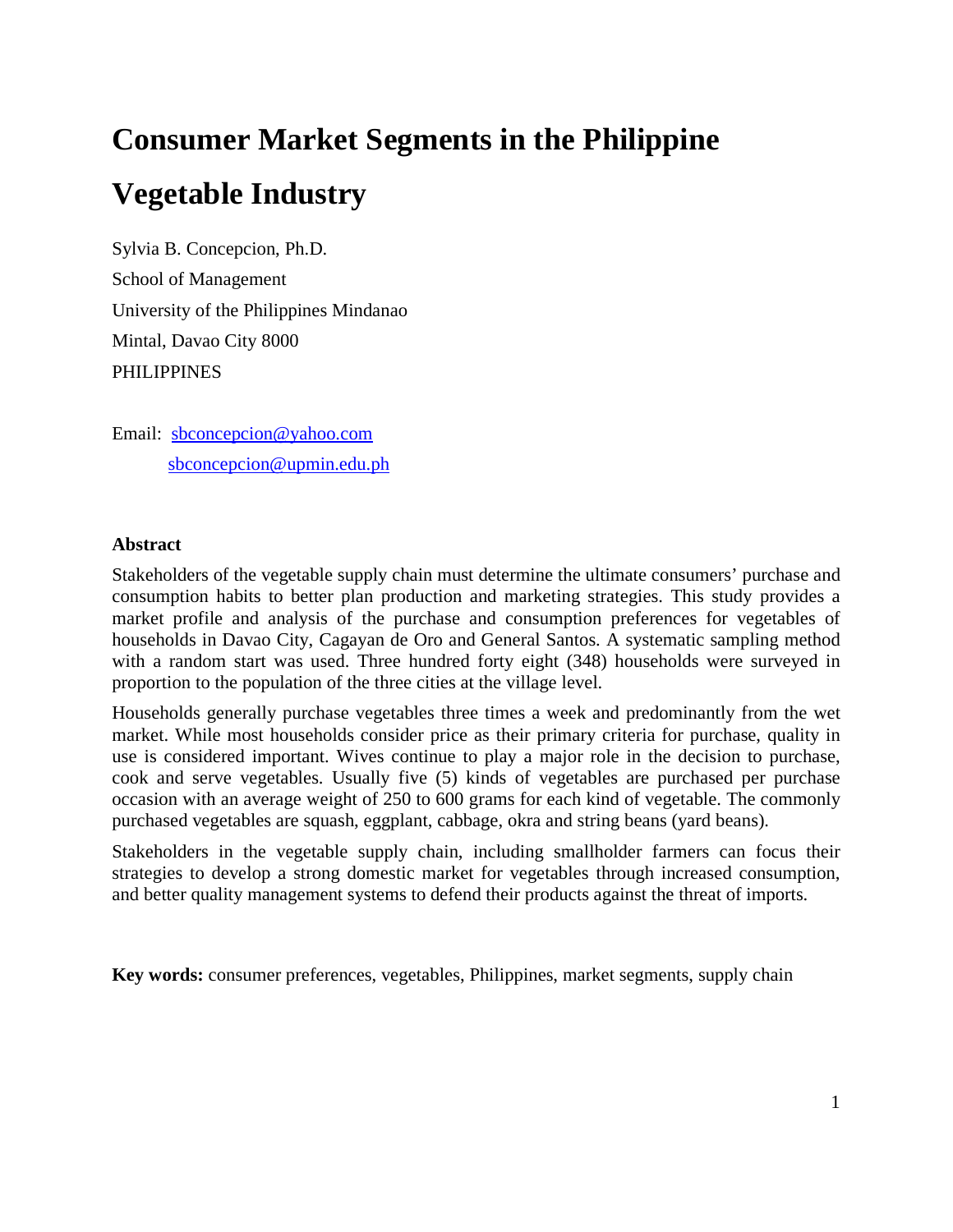#### **Problem Statement**

The Philippine vegetable industry began to be market oriented in the early 2000's. Few studies on household and institutional market preferences and purchase habits for vegetables have been conducted in the Philippines. Information of how much the market buys and consumes for a certain period, what perceptions they have on quality of vegetables, and other consumptionrelated behaviour will help producers and other stakeholders of the supply chain, plan and decide on their planting and harvesting, selling and storing activities (Schiffman and Kanuk, 1997). Consumption patterns and preferences must be considered along with farm inputs, soil conditions and climate. The misconceptions of supply chain actors about the market leads to inefficiencies in the supply chain (Concepcion, et al., 2003) and contributes little to the poverty alleviation of the Filipino smallholder farmers.

Innovations in supply chains can be attributed to changing consumer preferences, food safety legislation, competitive pressures and the market share dominance of large retailers together with the rationalisation of their supply bases (Nicholas, 2001; Woods, 2003). Thus, supply chains must have an intimate knowledge of the ultimate consumer's needs and wants in order develop production, post-harvest, logistics and marketing strategies that will profitably engage demand. Development agencies attempting to assist the small holder farmers in linking their products to markets must have knowledge of the market segments that can be potentially lucrative markets for small farmers.

# **Objectives**

This study provides a market profile and analysis of the purchase preferences for vegetables of households in the three major urban centres in Mindanao, the cities of Davao, Cagayan de Oro and General Santos.

Specifically, this study investigated the purchase behaviour patterns of the market like types and volume of vegetables purchased, frequency of purchase, place of purchase, including acquisitions of vegetables other than purchase.

### **Procedures**

A household survey was conducted using systematic sampling with a random start. A total of 348 household samples were drawn from the most populated cities in Mindanao, namely Davao City, Cagayan de Oro and General Santos City using a proportional allocation method. The respondents of the study were the members of the household who were at least 18 years old and expressed willingness to be interviewed. A structured questionnaire was used. Each interview process lasted from 45 minutes to one hour.

The households in the sample were composed mostly of nuclear families with 8% of them having at least one domestic helper. Two percent have at least 2 domestic helpers. This is roughly equivalent to the proportion of the upper socio economic level households. Nineteen percent of the households have at least one other relative living with them aside from the members of the nuclear family. Eight percent have at least two relatives living with them and 2.3% have at least 3 relatives living with them. One household even has as many as 7 other relatives living with them, indicating the possibility of two related nuclear families living in one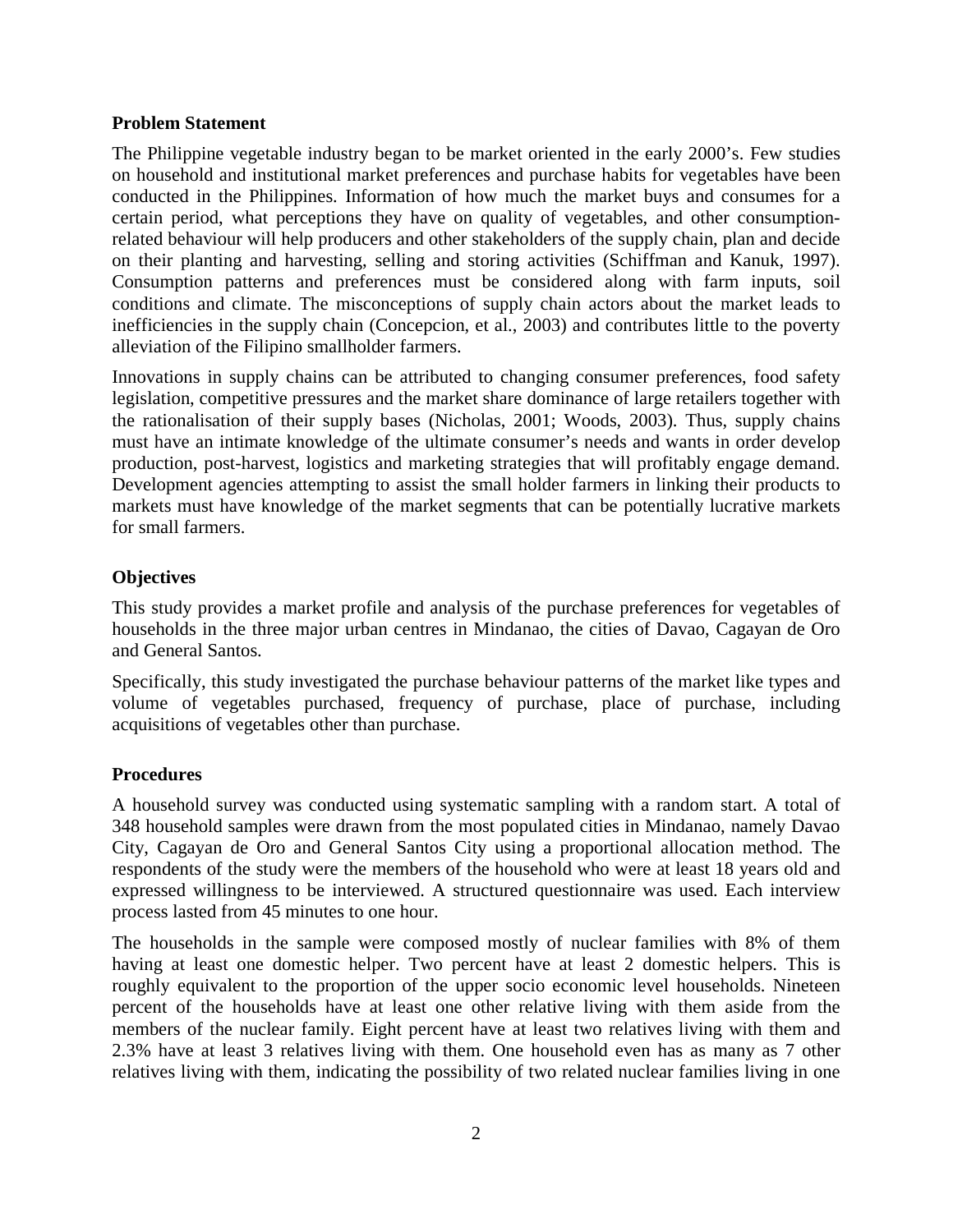household. This scenario is common in the Philippines as this is often a way by which families are able to save on household costs especially if living in the urban areas.

## **Results**

Income is the most important segmentation variable in a very price sensitive market like the Philippines. The total sample approximates the socio-economic breakdown of households in Mindanao. Of the total sample, 10.9% belong to the upper income, 19% to the middle income and 70.1% to the lower income.

# *Sources of Vegetables.*

Twenty percent of the respondents source some of the vegetables they consume from their own home gardens, 11.8% get from neighbors' gardens, and some have farms in other areas of Mindanao where a small portion is allocated to growing vegetables for own consumption. Vegetables most frequently taken from backyards and neighbors' gardens are Malabar nightshade (alugbati), horseradish tree leaves (moringa or malunggay), sweet potato tops, eggplant, water spinach (kangkong) and okra. Most of these vegetables are tropical vegetables, easily grown in backyards.

Around ninety-one percent of respondents buy vegetables from the wet market, and only 9% buy from the supermarkets. Other sources include the neighbourhood mom and pop stores, neighbours' gardens, and the roving vendor. Majority of the respondents (64.1%) purchased **all** of their vegetables from the wet market. Wet markets are still the dominant source of vegetables for most households in Mindanao. There is however, an increasing global trend for consumers to buy fresh produce from supermarkets as they become more sophisticated and increase in buying power. In the Philippines, beginnings of this trend can be discerned as supermarkets begin to stock more fresh produce (Digal and Concepcion, 2004).

Using Tukey's HSD, there is a statistically significant difference, between the proportion of vegetables that the upper income class buy from the wet markets compared to those of the middle and lower income classes. The upper income class purchased more of their vegetables from the supermarkets compared to those in the lower income classes.

# *Purchase Frequency.*

Around 49.7% of the respondents purchase vegetables twice a week. This may mean 2 things: first, the buying power of the household for any given period of time is just enough to purchase food for the next three days, or second, the storage facility in the household can keep food fresh for only three to four days.

On the average, the upper social class purchase 2 times per week, the middle class 2.6 times and the lower class 3.47 times. The upper income class purchase more kilos of vegetables per week than the lower income classes. This is due to the higher buying power of those in the upper income class who can afford to spend more in one occasion, while those in the lower classes cannot buy all they need for a week.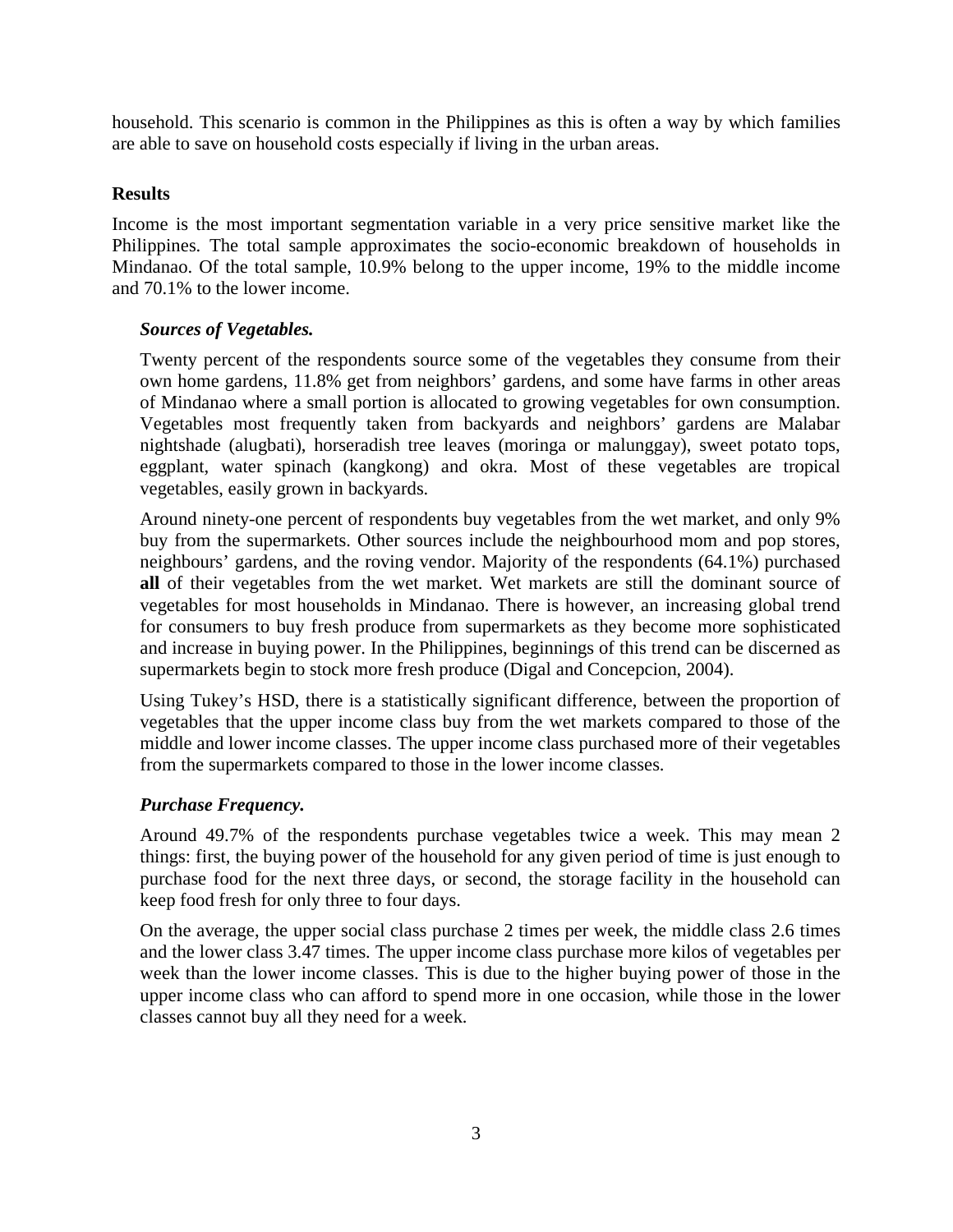|                                                                 |               | <b>Income Classes</b> |               |
|-----------------------------------------------------------------|---------------|-----------------------|---------------|
|                                                                 | <b>Upper</b>  | <b>Middle</b>         | Lower         |
|                                                                 | <b>Income</b> | <b>Income</b>         | <b>Income</b> |
| Number of purchases per week                                    |               | 2.6                   | 3.5           |
| Average kilos purchased per respondent<br>per purchase occasion | 5.5           | 2.7                   | 2.3           |
| Ave kilos purchased per week                                    |               |                       |               |

#### **Table 1 Purchase Frequency & Volume per Income Class**

There is a statistically significant difference between the average kilos purchased per purchase occasion of the upper and the lower income classes.

# *Vegetables Commonly Purchased.*

The typical Filipino meal would consist of rice and fish. Daily Filipino cuisine is composed mostly of single viand meals with rice. Viands would sometimes consist of pork or fish with some vegetables. Beef is used, but to a limited extent, because of its high price. Most Filipinos eat vegetables either as part of the main dish or as the main dish itself. In most low income households, vegetables are considered as substitute to fish when the price of fish is high.

Table 2 details the volume bought per purchase occasion per type of vegetable in the different income classes, as calculated from the responses of households interviewed. The most commonly purchased vegetables are tropical vegetables like squash, eggplant, ampalaya, okra and string beans. Tomatoes and potatoes as well as cabbages, were also purchased by many respondents in their last purchase occasion. The average quantity purchased per vegetable was mostly less than one kilo, averaging 250 grams to 600 grams.

Temperate vegetables are not as popular as tropical vegetables, but are gaining popularity as more and more upper income households drive the demand for salads and temperate vegetables. Exposure to different types of cuisine from the American or European continent increases the awareness of the Filipino urban consumers even as they develop a taste for these types of vegetables.

The upper income purchase more vegetables in terms of types of vegetables and volume. ANOVA calculations show that the upper income class purchase significantly more than the other income classes for 8 of the 9 types of vegetables, except for sweet potato tops where the middle income purchase more.

The upper income in Mindanao would be a lucrative market for temperate vegetables like cabbage, carrot and potato. They are also a good market for horseradish tree leaves, pechay kangkong, okra and tomato.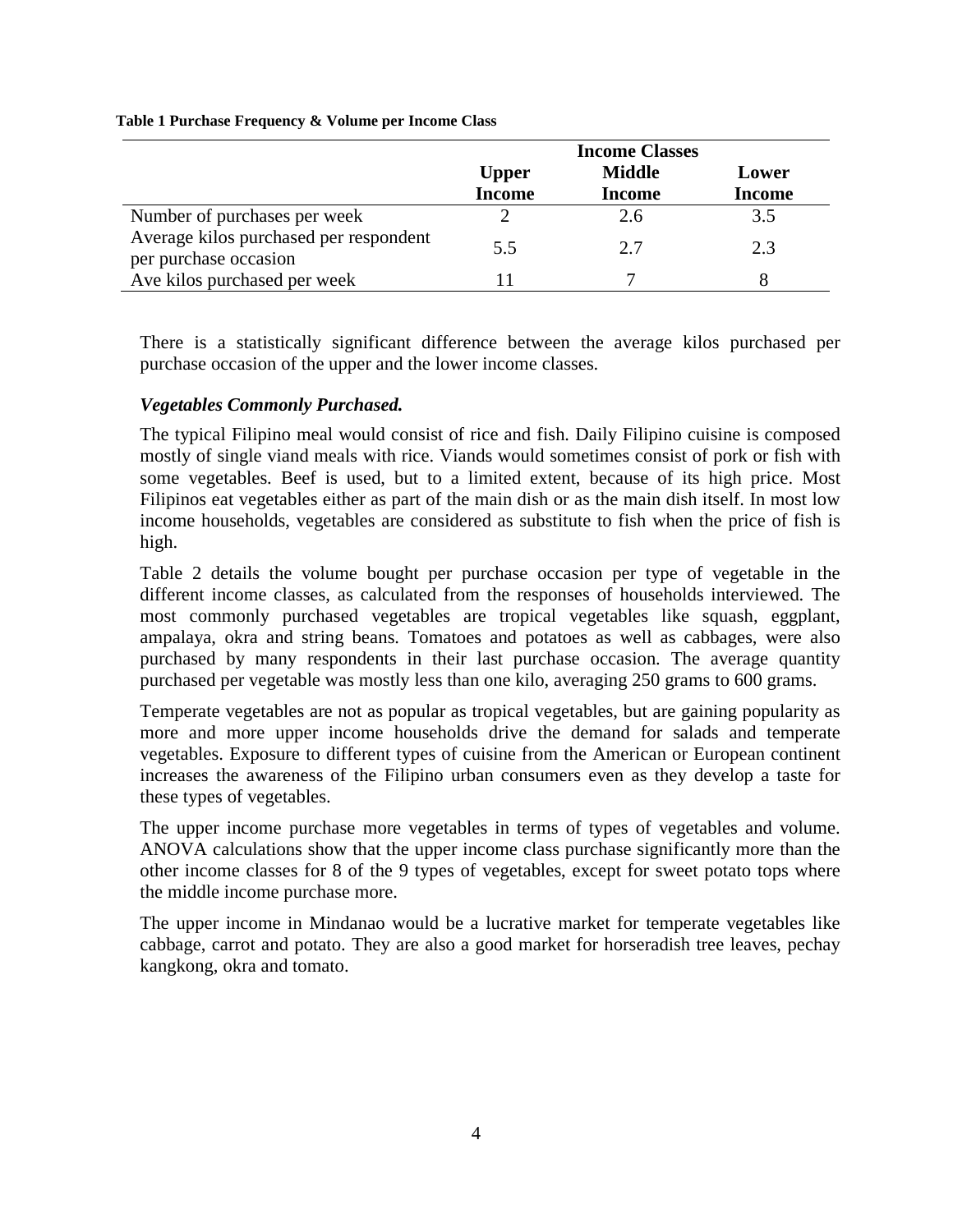|                                 | Upper     | Middle    | Lower     |              |
|---------------------------------|-----------|-----------|-----------|--------------|
| <b>Vegetables Purchased</b>     | income in | income in | income in | $\mathbf{P}$ |
|                                 | kilos     | kilos     | kilos     |              |
|                                 | $n = 38$  | $n=66$    | $n = 244$ |              |
| Semi-temperate vegetables       |           |           |           |              |
| Sweet Green and Red Pepper      | 0.49      | 0.27      | 0.25      |              |
| <b>Beans</b>                    | 0.72      | 0.83      | 0.82      |              |
| Cabbage                         | 0.90      | 0.62      | 0.52      | .006         |
| Carrot                          | 0.75      | 0.50      | 0.47      | .021         |
| <b>Chinese Cabbage</b>          | 0.73      | 0.47      | 0.59      |              |
| Potato                          | 0.98      | 0.62      | 0.70      | .023         |
| Cauliflower                     | 0.20      |           |           |              |
| Total semi-temperate            | 76.10     | 54.73     | 114.50    |              |
| purchased (kilo)                |           |           |           |              |
| <b>Tropical Vegetables</b>      |           |           |           |              |
| <b>Bitter Gourd</b>             | 0.82      | 0.57      | 0.57      |              |
| Eggplant                        | 0.77      | 0.72      | 0.65      |              |
| Squash                          | 0.89      | 0.61      | 0.65      |              |
| Kangkong                        | 0.70      | 0.30      | 0.34      | .000         |
| Radish                          | 0.89      | 0.44      | 0.33      |              |
| Horseradish tree leaves         | 0.51      | 0.32      | 0.22      | .003         |
| Okra                            | 0.63      | 0.32      | 0.41      | .007         |
| Sponge gourd                    | 0.78      | 0.58      | 0.43      |              |
| Pechay, native                  | 0.76      | 0.45      | 0.40      | .004         |
| Banana blossom                  | 0.75      | 0.50      | 0.62      |              |
| Yard / String beans             | 0.74      | 0.45      | 0.73      |              |
| Sweet potato tops               | 0.50      | 0.64      | 0.25      | .007         |
| Tomato                          | 0.69      | 0.40      | 0.43      | .015         |
| Bottle gourd                    | 0.75      | 0.40      | 0.72      |              |
| Sayote                          | 0.25      | 0.43      | 0.33      |              |
| Cucumber                        |           |           | 0.42      |              |
| Malabar night shade             | 0.5       | 0.93      | 0.32      |              |
| Winged beans                    |           |           | 0.20      |              |
| Taro leaves                     |           |           | 9.00      |              |
| <b>Total tropical purchased</b> | 133.20    | 124.33    | 447.18    |              |
| total volume (K) purchased      |           |           |           |              |
| per purchase occasion           | 209.3     | 179.06    | 561.68    |              |

**Table 2 Types & Volume of Vegetables Purchased per Income Class**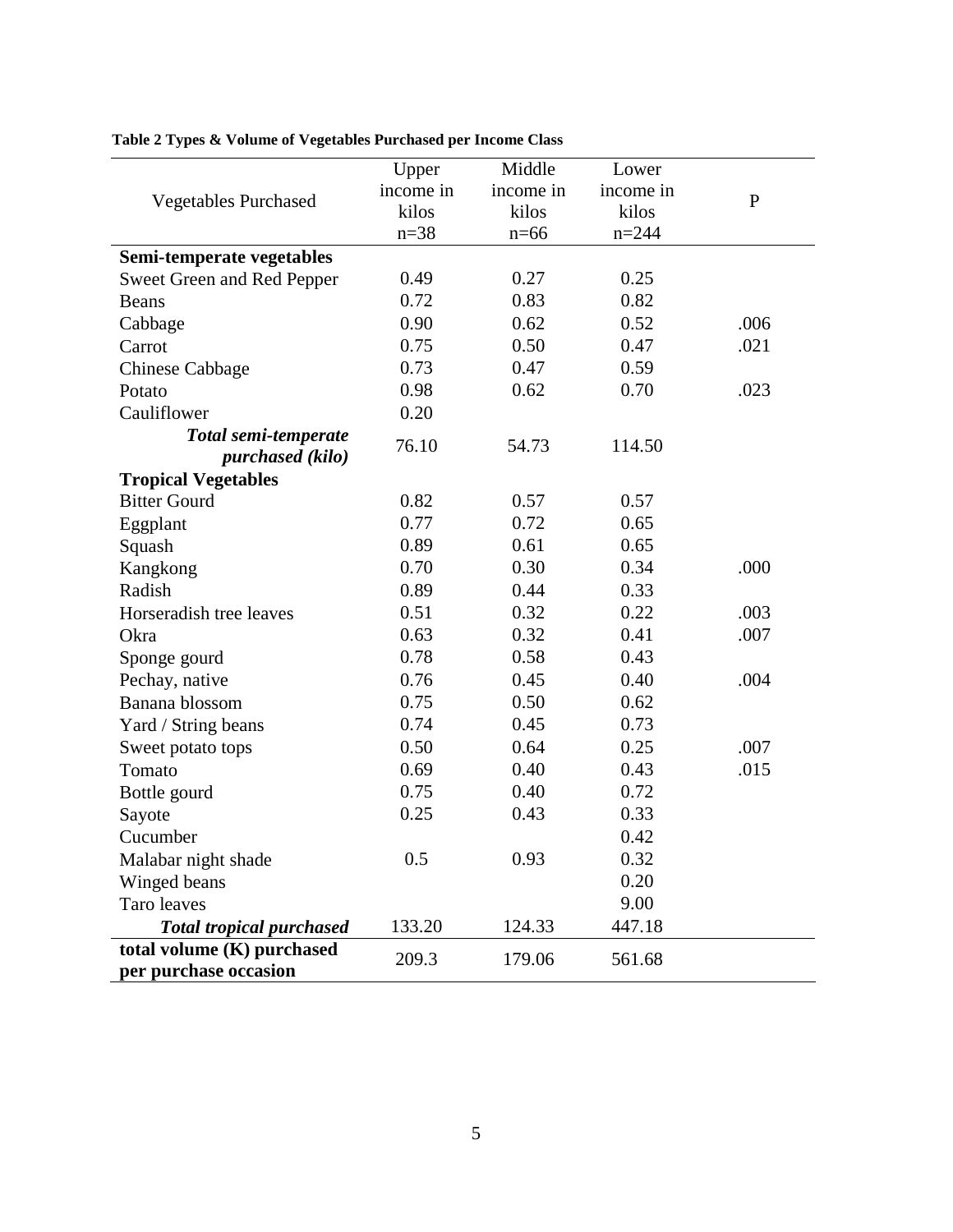#### *Criteria for Purchase.*

In key informant interviews, respondents were asked regarding the criteria they use in the purchase of vegetables. The criteria developed from the key informant interviews as well as those derived from secondary literature were used as statements in the survey to which respondents can react. Respondents for this survey were asked to rate the importance of these variables on a scale of 1 to 6, "6" being very important and "1" as not so important. These variables were processed using factor analysis and the resulting criteria are shown in Table 3. This model is sound since the Eigen values for all factors are greater than 1 and the Cronbach Alpha Reliability Statistic are all acceptable.

| Criteria                                           | Mean  | Standard  | Eigen  |
|----------------------------------------------------|-------|-----------|--------|
|                                                    |       | Deviation | Values |
| 1. Price                                           | 5.600 | 0.76      | 1.110  |
| 2. Quality in use                                  | 5.529 | 0.739     | 2.824  |
| Vegetables that are firm                           | 5.45  | 0.82      |        |
| Vegetables that can be stored well                 | 5.50  | 0.85      |        |
| Vegetables that cooks well                         | 5.56  | 0.80      |        |
| Good tasting vegetables                            | 5.61  | 0.75      |        |
| 3. Sanitary and phytosanitary criteria             | 5.520 | 0.818     | 3.395  |
| Vegetables that are free from                      | 5.39  |           |        |
| mechanical injury                                  |       |           |        |
| Vegetables that are free of soil                   | 5.40  |           |        |
| Vegetables that are free of chemical<br>$\bullet$  | 5.57  |           |        |
| residues                                           |       |           |        |
| Vegetables that are free of pest/disease<br>damage | 5.61  |           |        |
| Vegetables that are free from physical<br>injury   | 5.62  |           |        |
| 4. Product appearance                              | 5.336 | 0.752     | 2.559  |
| Vegetables of good size                            | 5.10  | 1.22      |        |
| Vegetables with good shape                         | 5.15  | 1.20      |        |
| Vegetables with good color                         | 5.43  | 0.99      |        |
| Attractive, good-looking vegetables                | 5.64  | 0.84      |        |
| 5. Package                                         | 4.330 | 0.762     | 1.947  |
| Vegetable that is well-packed                      | 3.96  | 1.84      |        |
| Vegetable in the desired quantity                  | 4.71  | 1.53      |        |

### **Table 3 Criteria for Choosing Vegetables**

*Price* is the main criteria consumers use in the purchase of vegetables in Mindanao, mainly because of the low income levels of households in the island. The second set of variables that consumers use indicate that these are variables that have something to do with *Quality in use* and includes several variables like cooking quality, taste and shelf life. The third set of attributes considered important by household consumers are the *sanitary and phytosanitary*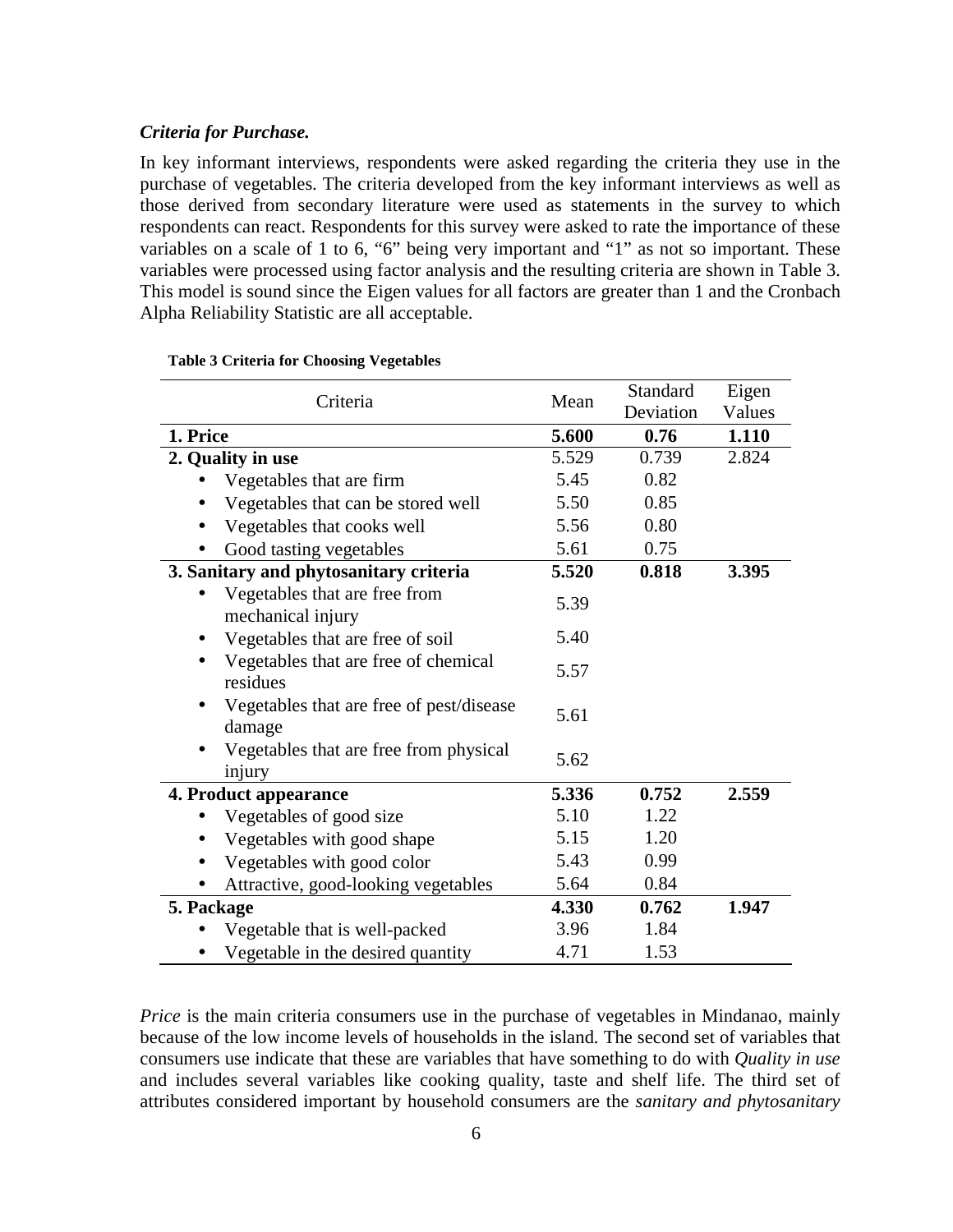criteria like freedom from pest and disease damage, mechanical injury, physical injury, soil and chemical residues. Although consumers are mostly concerned that the vegetables they buy and consume are the best price possible and taste good, they are also concerned about safety and health issues. While ideally, food safety should be the first concern, the Mindanao urban consumer gave these attributes an importance rating that placed these in the middle range. Consumers consider the appearance of the vegetable as the fourth set of attributes that are important, which include color, shape and size. The least important criterion to urban households in Mindanao is packaging.

While packaging received low relative importance, consumers who shop from supermarkets gave high satisfaction rating for supermarkets when it came to packaging.

#### **Conclusions**

Based on the behaviour of the market, it is apparent that a strong potential demand for vegetables in the Mindanao area can be developed. The household demand for vegetables in the urban areas has enough volume to encourage players in the chain to consistently supply their needs.

Two consumer market segments can be developed for the marketing of vegetables. The first is the upper income market segment which has fewer members but larger per capita buying power, purchase larger volumes and higher value of vegetables. This segment will increasingly purchase from supermarkets and will increasingly demand more vegetables as their health consciousness grows. High value supply chains for vegetables can go through the distribution systems of supermarkets. This market segment buys salad vegetables and temperate vegetables. As the income increases, the purchase of vegetables will increase.

The second is to tap the high volume but price sensitive market segment who purchase from the wet markets or the traditional supply chains. The low price market segment may remain basically the same as currently practised in the traditional supply chain (Murray-Prior, et al., 2006). Strategies for the high value chain can be developed to act as a buffer to the highly price sensitive traditional chain.

Intervention at the level of the production can be done to enhance the chances of small holder farmers to gain access to the markets. Production planning among small holder farmers can help them produce the volume required by the market and can help develop a more efficient supply chain. Communication strategies directed at the household consumers to encourage purchase and consumption must be developed. Reminders at the point of purchase like wet markets and supermarkets can be put up to increase purchase incidence. Recipes of different vegetable dishes can also be handed out at point of purchase to help cooks plan the menu and find alternative uses of the products offered. Increased convenience can also be offered to consumers by offering them minimally processed vegetables, washed, cleaned and ready for cooking. Some supermarkets in the Philippines are beginning to offer these products, washed, cut and ready for cooking or consumption.

In summary, collaborative relationships along the vegetable supply chain are crucial in the development of a strong domestic market base. Joint activities by members of the chain, i.e., farmers and traders, wholesalers and retailers, and even farmers and retailers, can increase efficiency not only due to economies of scale but also due to the availability of information that can aid the entire chain in the formulation of strategy. Consumers of vegetables currently